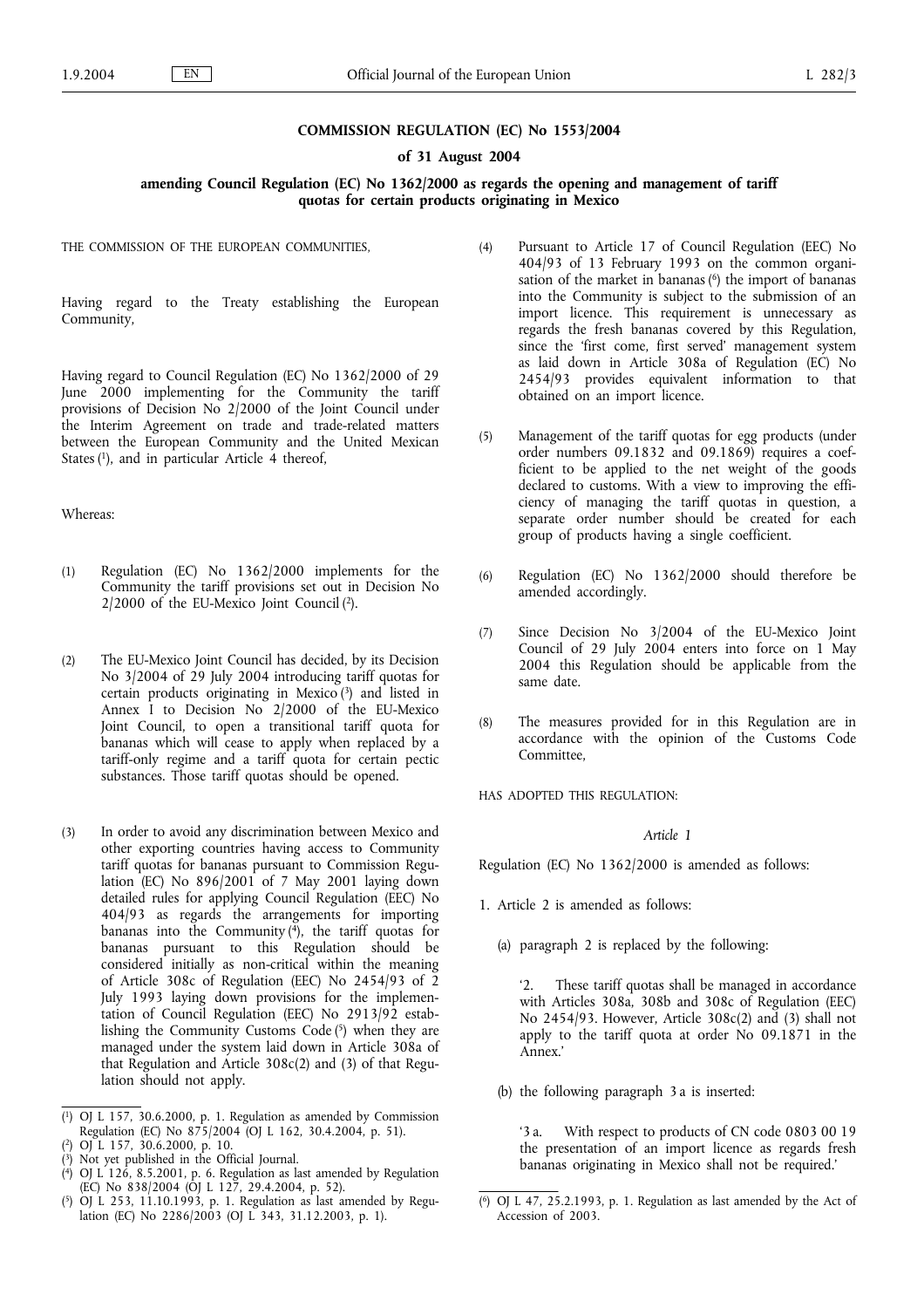(c) the following paragraphs 5 a and 5 b are inserted:

'5 a. The customs duty applicable to products of CN code 1302 20 10 within the tariff quota at order No 09.1873 in the Annex shall be 2 %.

5 b. The customs duty applicable to products of CN code 0803 00 19 within the tariff quota at order No 09.1871 in the Annex shall be EUR 75 /tonne.'

2. The Annex is amended in accordance with the Annex to this Regulation.

*Article 2*

This Regulation shall enter into force on the third day following that of its publication in the *Official Journal of the European Union*.

Except for point 2 of the Annex, it shall apply from 1 May 2004.

Point 2 of the Annex shall apply from 1 January 2005.

This Regulation shall be binding in its entirety and directly applicable in all Member States.

Done at Brussels, 31 August 2004.

*For the Commission* Frederik BOLKESTEIN *Member of the Commission*